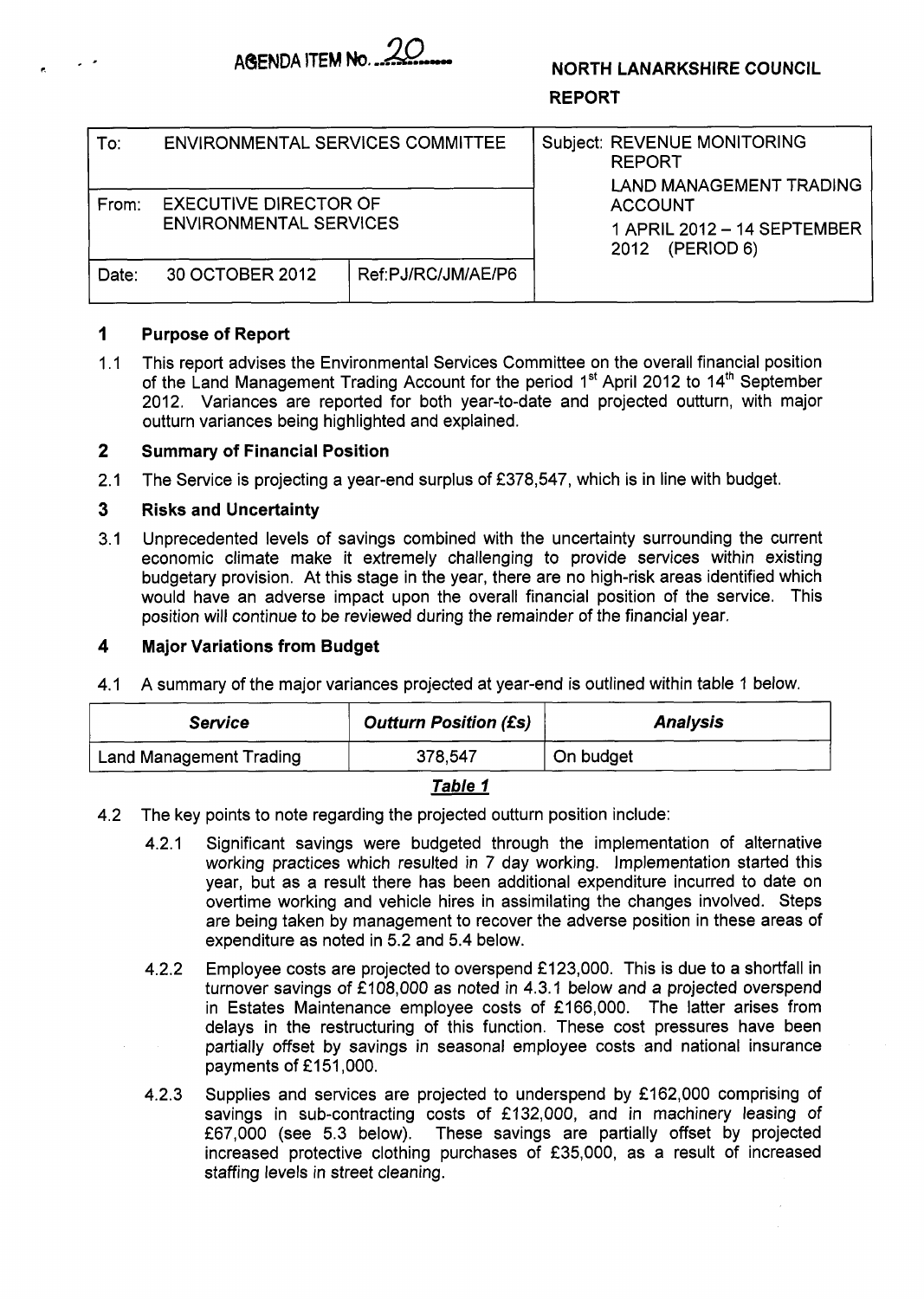- 4.2.4 Transport and Plant is projected to underspend by €182,000, comprising savings of €181,000 in plant machinery purchases, internal hires of €84,000, fuel of €33,000, and car allowances of €44,000. These savings are partially offset by projected overspends in external hires of €1 34,000 and additional work of €29,000.
- There is a projected over recovery of Street Cleaning and other rechargeable income of £49.000, due to increased demand. This, in addition to the overall  $income$  of  $£49,000$ , due to increased demand. expenditure savings of €240,000 results in reduced income of €289,000 from the client. 4.2.5
- 4.3 The budget incorporates a staff turnover requirement of €320,000, equivalent to 17 FTE staff. There are currently 13 FTE vacant posts within the Service, with an associated gross saving of €212,000. Therefore, at this stage, turnover savings fall short of those budgeted by £108,000.

# **5 Management Actions**

- 5.1 Management are continuing to monitor vacancy levels and assess the necessity for new appointments. Sickness absence levels are also being monitored in accordance with the Council's policy.
- Overtime expenditure is being closely monitored throughout the service. This includes reviewing overtime working practices to rationalise/reduce the extent of overtime costs. 5.2
- Consumable materials, sub-contracting costs, machinery purchases and leases are being carefully rationed, in order to recover shortfalls in other areas. 5.3
- 5.4 Vehicle hires continue to be reviewed in order to replace expired long term leases by short term hires to allow future flexibility and cost savings.

# **6 Financial Concurrence**

6.1 Prepared in accordance with the Scheme of Financial Delegation, the financial information contained within this report has been agreed with the Head of Financial Services.

# **7 Recommendations**

7.1 It is recommended that the contents of this report be noted.

**PAUL JUKES** 

**EXECUTIVE DIRECTOR OF ENVIRONMENTAL SERVICES** 

Local Government Access to Information Act: for further information about this report, please contact Robert Colquhoun, Business Service Manager, Finance & Technology Solutions 01236 632444.